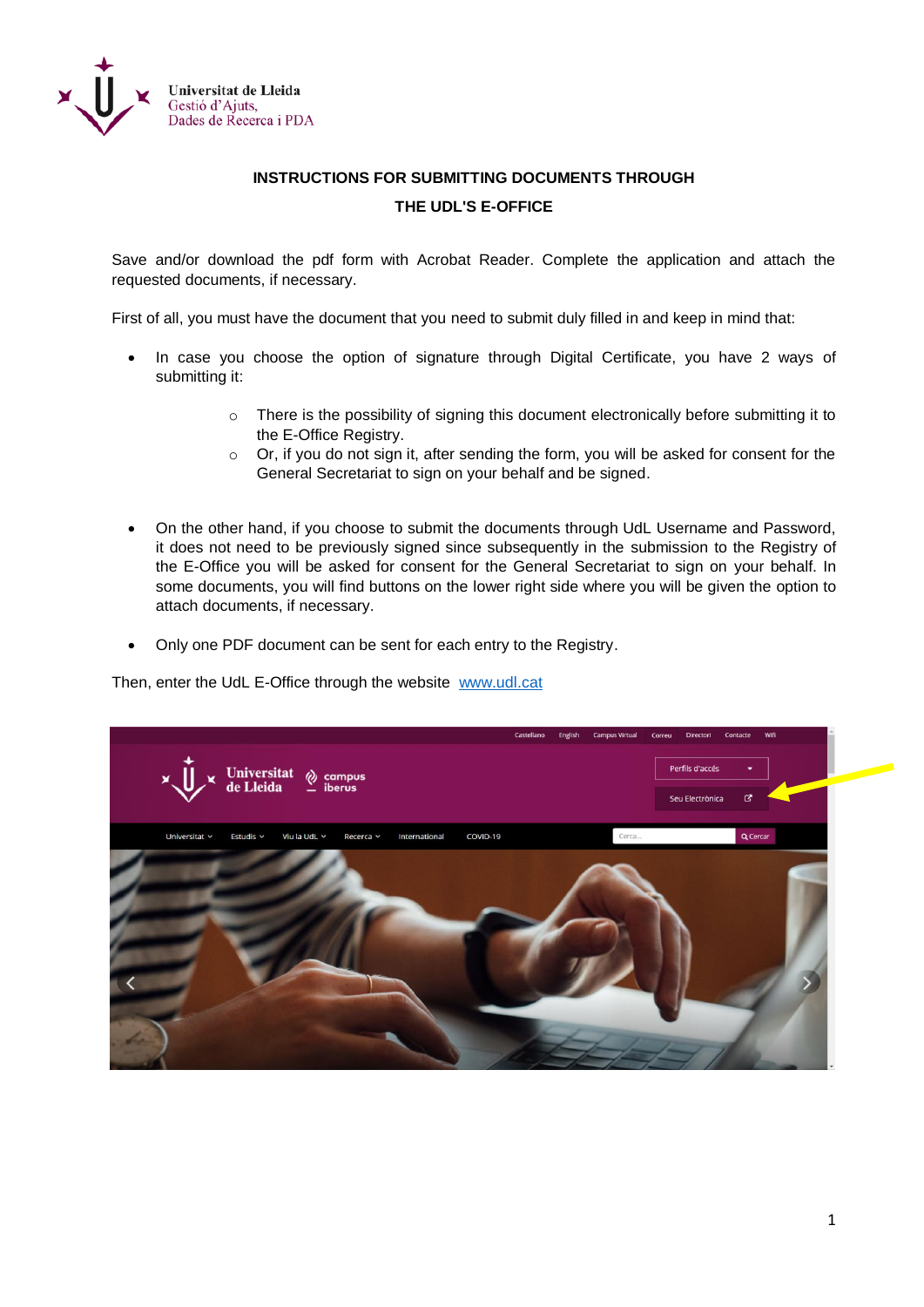



## Click on **Instàncies i registre**

|       |                                 |                                                | En català En castellano                                                                                                                                                                                                                                                                                                                 |
|-------|---------------------------------|------------------------------------------------|-----------------------------------------------------------------------------------------------------------------------------------------------------------------------------------------------------------------------------------------------------------------------------------------------------------------------------------------|
| ×     | <b>Universitat</b><br>de Lleida |                                                | <b>Seu</b><br>Electrònica:<br>www                                                                                                                                                                                                                                                                                                       |
| Inici | Ajuda Surt<br><b>Manuals</b>    | Verifica                                       | 10 de novembre de 2020 12:49:45                                                                                                                                                                                                                                                                                                         |
|       |                                 |                                                | Protecció de dades personals<br>Destacat<br>ALERTA: En relació amb els terminis                                                                                                                                                                                                                                                         |
|       | informació de la seu            | instàncies i registre<br>carpeta personal      | administratius sueman<br>d'alarma, la<br>Universitat de Lleida informa que el<br>còmput del termini de presentació de<br>recursos s'inicia l'1 de juny de 2020,<br>sense comptar els dies transcorreguts,<br>si n'hi ha, abans del 14 de març de<br>2020. El còmput de la resta de terminis<br>s'ha reprès també l'1 de juny de 2020, i |
|       | tauter d'anuncis                | m<br>butlleti oficial<br>perfil de contractant | en aquest cas acabaran quan<br>transcorrin els dies que en restaven en<br>data 14 de març.<br>Tràmits de l'estudiantat<br>Certificat académic<br>Titol                                                                                                                                                                                  |
|       |                                 | <b>ABO</b>                                     | Permanència<br>Notificacions<br>Automatrícula<br>Formació contínua                                                                                                                                                                                                                                                                      |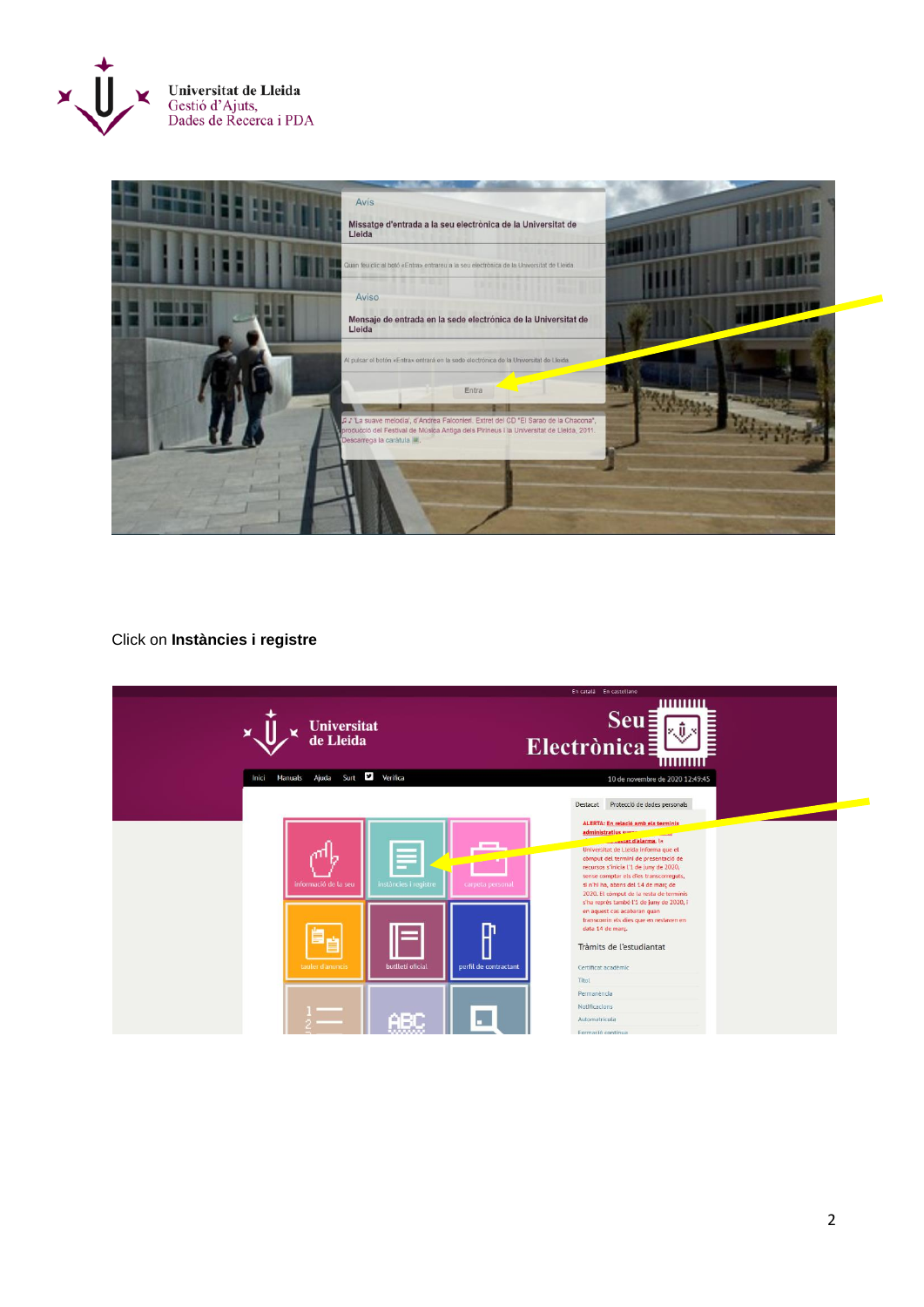

It will lead you to the screen **Applications, writings and communications that can be submitted to the Electronic Registry of the University of Lleida**

| ∾∕<br>ae Lieraa                                                                                                                                                                                          | Electrònica $\Box$<br><b>THURSET</b>                                                                                                                                                                                                                                                                                                                                                                                                                                                                                                                                                                                                            |
|----------------------------------------------------------------------------------------------------------------------------------------------------------------------------------------------------------|-------------------------------------------------------------------------------------------------------------------------------------------------------------------------------------------------------------------------------------------------------------------------------------------------------------------------------------------------------------------------------------------------------------------------------------------------------------------------------------------------------------------------------------------------------------------------------------------------------------------------------------------------|
| Inici Hanuata Ajuda Surt 1 Ventice                                                                                                                                                                       | 10 de novembre de 2020 12:50:48                                                                                                                                                                                                                                                                                                                                                                                                                                                                                                                                                                                                                 |
| CLINICA Interference Inspirer Executives                                                                                                                                                                 | Destacat Protectió de dades personals<br>ALEXIA: Ex relação amb els terminis-                                                                                                                                                                                                                                                                                                                                                                                                                                                                                                                                                                   |
| Sol Ucituds, escrits i comunicacions que es poden presentar al Registre Electrònic de la<br>Universitat de Lleida<br>E<br>colonia gene<br>畐<br>≣<br>Ξ<br>steel official.<br>permanència<br>volket araska | administration suspenses showed to<br>vighela de testar d'alarma, le<br>Linkenster de Lizabi informa que el<br>climput del termini de presentació de<br>recurses shrikle 11 de juny de 2020.<br>sene complar els ales transcerepita.<br>ar reful ha, adams del 14 de març de<br>2020. El comput de la resta de terminis.<br>s ha nents també 21 de juny de 2020, i<br>en aquest ces acataren zuan<br>financiamente ela dues que en certainen en<br>data 14 de març<br>Trâmits de l'estudiantat<br>Certificat académia:<br>That.<br><b>Permanithold</b><br>Nathades<br>Asteronica<br>Farmació continua<br>Сочрезно Цельбег.<br>Toiet sculiniques |
| oficial                                                                                                                                                                                                  | Casc24 hores<br>Trāmits del PDI i PAS                                                                                                                                                                                                                                                                                                                                                                                                                                                                                                                                                                                                           |
| ≣<br>≣<br>≣<br>evriusció docent<br><b>foreign students</b><br><b>Larriche Evadyustant</b><br>a models<br>autonomica<br><b>Room buildrainsign</b>                                                         | Autologiatora<br>Fortesignmann<br>Estadística                                                                                                                                                                                                                                                                                                                                                                                                                                                                                                                                                                                                   |
|                                                                                                                                                                                                          | 2020 set bullads de permanència<br>12098 instincts prohipper<br>12786 nonticedara electuales and<br>eNOTIJN                                                                                                                                                                                                                                                                                                                                                                                                                                                                                                                                     |
| E<br>mediamen min der Lis List<br>Tomorradorios                                                                                                                                                          | 3136 esicies publicats a aTMJLER<br>2731 verificacions d'identitat via Oberta<br>aV clares crescoperate milianco 9945                                                                                                                                                                                                                                                                                                                                                                                                                                                                                                                           |

## **IMPORTANT:**

**There are 3 ways to present documents in the E-Office, choose one of the options:**

- For students, UdL staff or Non-UdL students who have a digital certificate, you must click on **Instància genèrica (A)**.
- For non-UdL students, you must click on **Estudiants no de la UdL i centres adscrits (B)**.
- For foreign students, you must click on **Foreign students document submission (C)**.

| <b>de Lieida</b><br>ື                                                                                               | $\text{Electrònica}$                                                                                                                                                                |     |
|---------------------------------------------------------------------------------------------------------------------|-------------------------------------------------------------------------------------------------------------------------------------------------------------------------------------|-----|
| Inici Henuxia Ajude Surt 1 Ventice                                                                                  | 10 de novembre de 2020 12:53:48                                                                                                                                                     |     |
| Consider interpretation of the problem of                                                                           | Destacat Protecció de dades personals                                                                                                                                               | (A) |
| Sol·licituds, escrits i comunicacions que es poden presentar al Registre Electrònic de la<br>Universitat de Lleida  | ALCOHOL CALINDARY AND ADDRESS<br>administration numerous durant to<br>vighela de l'estat d'alarma, la<br>Linkerstol de Lizab informa que el<br>comput del termini de preventació de |     |
|                                                                                                                     | recurses s'inicia 11 de Juny de 2020.<br>sense comptar els alles him<br><b>ALANDAR</b><br><b>CONTRACTOR</b><br>s his monito també 21 de juny de 2020, i                             |     |
| ⋿                                                                                                                   | virus relations accepted.<br>transportation alles que en centaires en<br>data 14 de març :                                                                                          |     |
| <b>Stationary</b>                                                                                                   | Trāmits de l'estudiantat                                                                                                                                                            |     |
|                                                                                                                     | Certificat académia.<br>that.                                                                                                                                                       | (C) |
|                                                                                                                     | <b>Permanistralia</b>                                                                                                                                                               |     |
|                                                                                                                     | <b>Natificacioni</b>                                                                                                                                                                |     |
|                                                                                                                     | Address Store                                                                                                                                                                       |     |
| ≣<br>巪<br>≣                                                                                                         | Farmació continua                                                                                                                                                                   |     |
|                                                                                                                     | Сопрятин Цегидет<br>Thier sculpries en                                                                                                                                              |     |
| Most acade<br><b>DETTRONOMIA</b><br>their official<br>oficial.                                                      | Cas 24 hores                                                                                                                                                                        |     |
|                                                                                                                     |                                                                                                                                                                                     |     |
|                                                                                                                     |                                                                                                                                                                                     |     |
|                                                                                                                     | Astropiatora                                                                                                                                                                        |     |
| Ħ<br>目                                                                                                              | <b>Fortesignmann</b>                                                                                                                                                                |     |
| evelueció docent<br><b>foreign students</b><br><b>HOSPETHER</b><br>a myster<br>autonómica<br><b>Rome butwhiston</b> | Estadioni-                                                                                                                                                                          |     |
|                                                                                                                     | 2525 set initiats de permenèncie                                                                                                                                                    |     |
|                                                                                                                     | 12098 inclindes peninsuon                                                                                                                                                           |     |
| ≣                                                                                                                   | X2786 natificazioni efectuales amb<br>encrease                                                                                                                                      |     |
|                                                                                                                     | 3536 edicios publicato a el MAZR                                                                                                                                                    |     |
| matianes no de la b<br>Tornors aducts.                                                                              | 2731 verificacions d'identitat via Oberta                                                                                                                                           |     |
|                                                                                                                     | 2409 consulters distributioners possibilities                                                                                                                                       |     |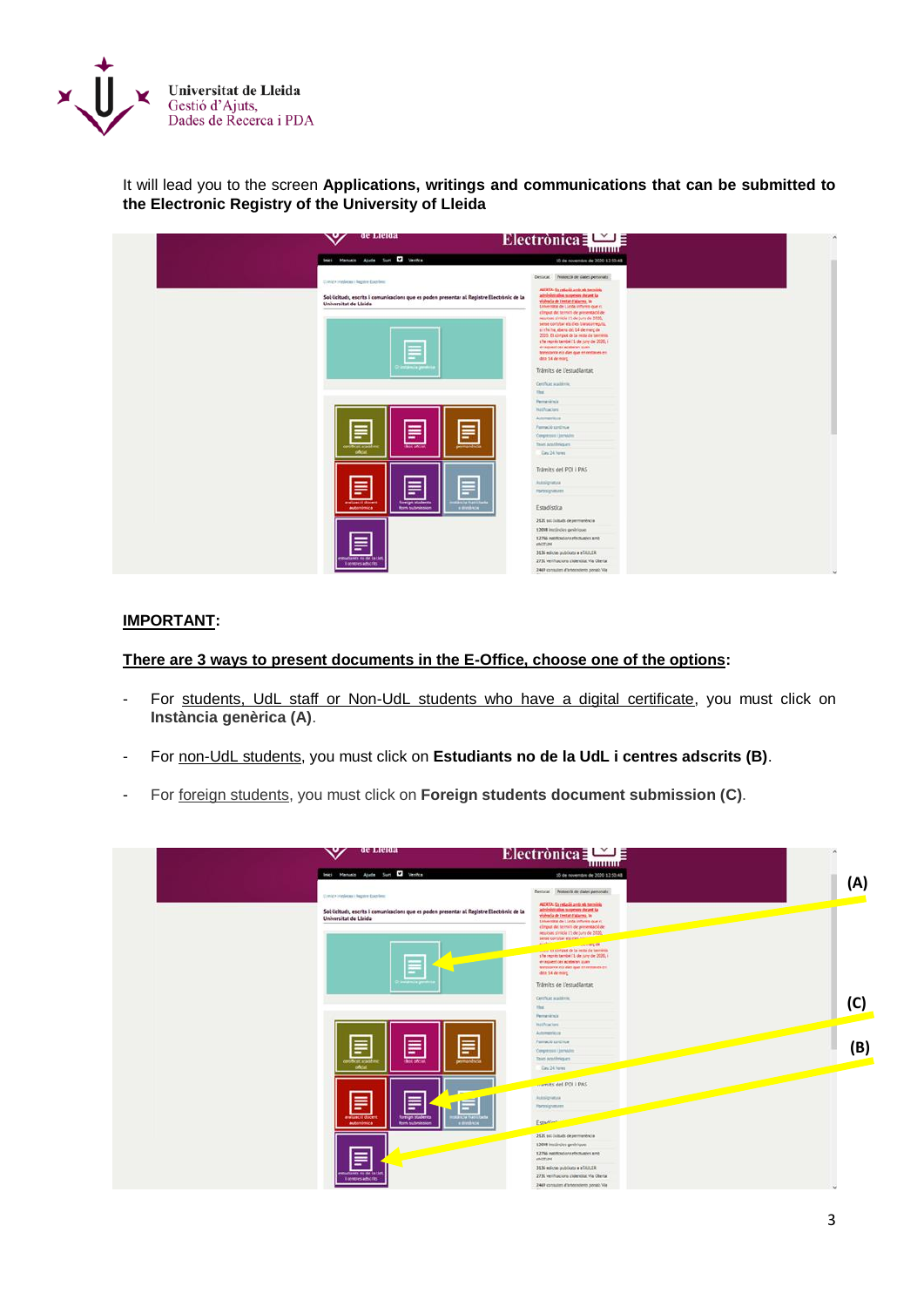

**(A)** For students, UdL staff or Non-UdL students who have a digital certificate, by clicking on **Instància genèrica** two options will be displayed.

| Inici Manuals Ajuda Surt <b>D</b> Verifica                                                                         | Electrònica $\frac{1}{2}$<br>10 de novembre de 2020 12:51:13                  |
|--------------------------------------------------------------------------------------------------------------------|-------------------------------------------------------------------------------|
|                                                                                                                    |                                                                               |
| D Inici > instâncies i Registre Electrônic                                                                         | Destacat Protecció de dades personals                                         |
|                                                                                                                    | ALERTA: En relació amb els terminis<br>administratius suspesos durant la      |
| Sol·licituds, escrits i comunicacions que es poden presentar al Registre Electrònic de la<br>Universitat de Lleida | vigència de l'estat d'alarma, la                                              |
|                                                                                                                    | Liniversitat de Lielda informa que el<br>còmput del termini de presentació de |
|                                                                                                                    | recursos s'inicia l'1 de juny de 2020.                                        |
|                                                                                                                    | sense comptar els dies transcorreguts.<br>si n'hi ha, abanc del 44            |
|                                                                                                                    | <b>Course resta de terminis</b>                                               |
|                                                                                                                    | a na représ també l'1 de juny de 2020, i<br>en aquest cas acabaran quan       |
|                                                                                                                    | transcontin els dies que en restauen en                                       |
|                                                                                                                    | data 14 de març                                                               |
|                                                                                                                    | Tràmits de l'estudiantat                                                      |
|                                                                                                                    | Certificat académic.                                                          |
| $\overline{\phantom{a}}$                                                                                           | Tital                                                                         |
| NRegistre de<br>NRegistre de                                                                                       | Permanéncia                                                                   |
| sol-beituds<br>sol-Boltuds<br>atentificant-me                                                                      | Notificacions                                                                 |
| identificant me<br>amb inusel L<br>amb pertificats                                                                 | Automatricula                                                                 |
| contrasenya uch.<br>digitals admesor                                                                               | Fermació continua                                                             |
| k43615221                                                                                                          | Congressos I jarnades                                                         |
| $\frac{1}{2}$                                                                                                      | Taxes acadèmiques                                                             |
| <b>Certificats</b>                                                                                                 | Clau 24 hores                                                                 |
| admesos/                                                                                                           | Tràmits del PDI i PAS                                                         |
| El color de fine carrea actividir anant un                                                                         |                                                                               |
|                                                                                                                    | Autosignatura                                                                 |
|                                                                                                                    | Portasignatures                                                               |
|                                                                                                                    | Estadística                                                                   |
| a<br>≣<br>言                                                                                                        | 2121 sol·licituds de permanència                                              |
|                                                                                                                    | 12098 instancies genériques                                                   |
| permanència<br>titol oficial<br>certificat académ<br>oficial                                                       | 12786 notificacions efectuades amb<br>eNOTUM                                  |
|                                                                                                                    | 3136 edictes publicats a eTAULER                                              |
|                                                                                                                    | 2731 verificacions d'identitat Via Oberta                                     |
|                                                                                                                    | 2469 consultes d'antecedents penals Via                                       |

- Registering applications identifying the applicant with accepted digital certificates (with card reader or also with the digital certificate of software downloaded to your computer) two options will be deployed) On *[Certificats admesos](https://seuelectronica.udl.cat/info1.php)* you will find the types of identification and signature that you can use .
- Registration of applications identifying the applicant with UdL username and password.

Remember that it is very important to correctly provide your contact details and the name of the UdL unit to which the documents submitted are being addressed.

Once you have successfully completed the procedure, you will receive a receipt of your registration and you will have your request signed on the last page.

**(B)** For non-UdL students, you must click on **Estudiants no de la UdL i centres adscrits.**

|                                                                                                                         | Electronica $\Box$<br><b>THILITILE</b>                                                                                                                                                                                                                                                                                                                                                                                                                          |
|-------------------------------------------------------------------------------------------------------------------------|-----------------------------------------------------------------------------------------------------------------------------------------------------------------------------------------------------------------------------------------------------------------------------------------------------------------------------------------------------------------------------------------------------------------------------------------------------------------|
| Inici Menuals Ajude Surt 1 Ventice                                                                                      | 10 de novembre de 2020 12:50:48                                                                                                                                                                                                                                                                                                                                                                                                                                 |
| CLINICA Interferomen Registral Executions:                                                                              | Destacat Protecció de dades personals<br>ALCOHOL: Constation and with terminals                                                                                                                                                                                                                                                                                                                                                                                 |
| Sol·licituds, escrits i comunicacions que es poden presentar al Registre Electrònic de la<br>Universitat de Lleida<br>F | administrative suspense shawnt to<br>vigheda de testat d'alarma, le<br>Linkenstol de Lizida informa que es<br>climput det termini de presentació de<br>recurses s'inicia 11 de juny de 2020.<br>senie contatur etc d'es transcimenta.<br>si rifisilia, abera del 54 de març de<br>2020. El comput de la resta de terminis.<br>s ha monts també E1 de juny de 2020, i<br>ship relation to thousand<br>transportation data que en certaines en<br>data 14 de març |
| colonia pro                                                                                                             | Trāmits de l'estudiantat                                                                                                                                                                                                                                                                                                                                                                                                                                        |
|                                                                                                                         | Certificat académia                                                                                                                                                                                                                                                                                                                                                                                                                                             |
|                                                                                                                         | that.                                                                                                                                                                                                                                                                                                                                                                                                                                                           |
|                                                                                                                         | Permenicial                                                                                                                                                                                                                                                                                                                                                                                                                                                     |
|                                                                                                                         | Nathaclass                                                                                                                                                                                                                                                                                                                                                                                                                                                      |
|                                                                                                                         | Advertising                                                                                                                                                                                                                                                                                                                                                                                                                                                     |
| 冒<br>Ē                                                                                                                  | Farmació continúe                                                                                                                                                                                                                                                                                                                                                                                                                                               |
| -                                                                                                                       | Сотротно гремата                                                                                                                                                                                                                                                                                                                                                                                                                                                |
| <b>ISBOX AGASER</b><br>their official.<br>permanéncia<br>oficial.                                                       | Thirt sculptigum                                                                                                                                                                                                                                                                                                                                                                                                                                                |
|                                                                                                                         | Cars 24 hores                                                                                                                                                                                                                                                                                                                                                                                                                                                   |
|                                                                                                                         | Trämits del PDI i PAS                                                                                                                                                                                                                                                                                                                                                                                                                                           |
|                                                                                                                         | <b>Autologistura</b>                                                                                                                                                                                                                                                                                                                                                                                                                                            |
| E<br>≣<br>-                                                                                                             | <b>Fortesignmann</b>                                                                                                                                                                                                                                                                                                                                                                                                                                            |
| evelues; i) docent<br><b>Strength students</b><br>a myster.<br>autonómica<br><b>Rooth buildrakesigns</b>                | Estadística                                                                                                                                                                                                                                                                                                                                                                                                                                                     |
|                                                                                                                         |                                                                                                                                                                                                                                                                                                                                                                                                                                                                 |
|                                                                                                                         | 12098 inclindes prohloves                                                                                                                                                                                                                                                                                                                                                                                                                                       |
| E                                                                                                                       | 12786 nonticedara efectuales and<br>enotial                                                                                                                                                                                                                                                                                                                                                                                                                     |
|                                                                                                                         | 3536 esicos publicato a eTAULER                                                                                                                                                                                                                                                                                                                                                                                                                                 |
| metteres no de la Lid<br>Terrors adults                                                                                 | 2731 verificacions d'identitat Via Oberta                                                                                                                                                                                                                                                                                                                                                                                                                       |
|                                                                                                                         | aV consulter d'attécolent possi Via                                                                                                                                                                                                                                                                                                                                                                                                                             |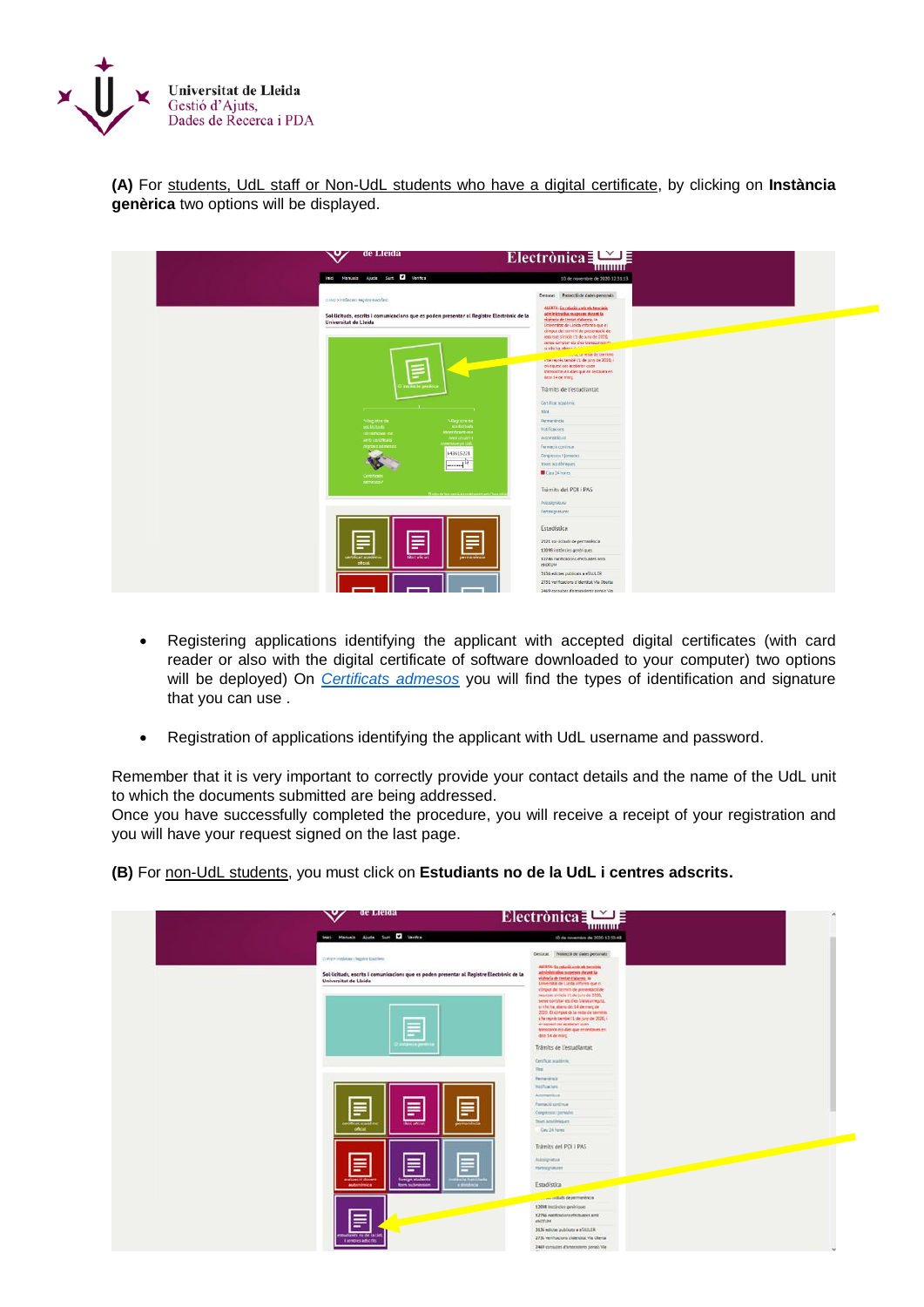

This screen will open that you need to fill in.

| <b>Universitat</b><br>Lleida                                                                                                                                                                                                                                                                                                 | <b>District Distriction</b><br>www<br>$Seu\bar{z}$<br>Electrònica≣<br>mmm                                                                                                                                                                                                                                                                                                                                                                                                                                                                                                                                             |  |
|------------------------------------------------------------------------------------------------------------------------------------------------------------------------------------------------------------------------------------------------------------------------------------------------------------------------------|-----------------------------------------------------------------------------------------------------------------------------------------------------------------------------------------------------------------------------------------------------------------------------------------------------------------------------------------------------------------------------------------------------------------------------------------------------------------------------------------------------------------------------------------------------------------------------------------------------------------------|--|
| Inici Menuici Ajuda Sunt 1 Ventice<br>() in it is realizations in the time block that the assessment pro it emidiately no mile to the<br>Sol·licitud per a estudiants no de la Udl. (1/2)<br>Document Identificatiu / DNI / Passaport<br>Adjunting una smatge class del visitre DNL/ Passagnitti<br><b>CANADIAN PDF</b><br>拁 | 10 de novembre de 3020 12:52:05<br>Dermost Protecció de divist personals<br>ALEXIA: En relatio and els terminis<br>administration numerous durant to<br>vightela de l'estat d'alarma, la<br>Liniversität de Linida informa que et<br>còmput del termini de presentació de<br>recurses stricks (1 de juny de 2020)<br>senie comptar ets dies blenscomeputs.<br>simila ha abara dei 14 de mais de<br>2020. El són qué de la resta de terminilia<br>s'ha représ també l'E de juny de 2020, i<br>en aguest cas acabaran quare.<br>MAPRONY In the digit guy an extraors are<br>data 54 de marc<br>Tràmits de l'estudiantat |  |
| <b>Dades personals</b>                                                                                                                                                                                                                                                                                                       | Detrical stadiotic<br>That.<br>Permeninsis                                                                                                                                                                                                                                                                                                                                                                                                                                                                                                                                                                            |  |
| Número DNI / Passaport<br><b>Nicima</b><br>Cognoms<br>C<br>Conferrio que la informació que trameta en aquesta sol lisitud és autèntica.                                                                                                                                                                                      | <b>Notificacioni</b><br><b>Automobile</b><br>Farmació continua<br>Congresso (jamedie)<br>Tours nothing art.<br>Cay 24 home                                                                                                                                                                                                                                                                                                                                                                                                                                                                                            |  |
| Continua                                                                                                                                                                                                                                                                                                                     | Tràmits del POI i PAS<br>Autosignatura<br>Participations:                                                                                                                                                                                                                                                                                                                                                                                                                                                                                                                                                             |  |
| (T) Certais attributeria                                                                                                                                                                                                                                                                                                     | Estadística<br>2121 sel iscluds de permanèncie                                                                                                                                                                                                                                                                                                                                                                                                                                                                                                                                                                        |  |
| En relació amb les dades personais faciotades majoriçant la present sol licitud:<br>- La Christmitet de Llande (OdL) és la responsable del seu tractament (dedes de contacte del                                                                                                                                             | 13098 Initiates prohibites<br>12786 notifications efectuates and                                                                                                                                                                                                                                                                                                                                                                                                                                                                                                                                                      |  |

Remember that it is very important to correctly provide your contact details and the name of the UdL unit to which the documents submitted are being addressed.

Once you have successfully completed the procedure, you will receive a receipt of your registration and you will have your request signed on the last page.

**(C)** For foreign students, you must click on **Foreign students document submission.**

|                                           | ae Lieiaa                                                                                            | Electronica $\equiv \blacksquare$<br><b>THILLILLE</b>                                                                                                                                                                                                                                                                                                                                                                                                                |  |
|-------------------------------------------|------------------------------------------------------------------------------------------------------|----------------------------------------------------------------------------------------------------------------------------------------------------------------------------------------------------------------------------------------------------------------------------------------------------------------------------------------------------------------------------------------------------------------------------------------------------------------------|--|
| Inici Menuele Ajude Surt 1 Ventice        |                                                                                                      | 10 de novembre de 2020 12:53:48                                                                                                                                                                                                                                                                                                                                                                                                                                      |  |
| Consider interpretation of the problem of |                                                                                                      | Destacat Protecció de dades personals<br>ALCOHOL CONTRACTOR AND ARCHIVES                                                                                                                                                                                                                                                                                                                                                                                             |  |
| Universitat de Lleida                     | Sol·licituds, escrits i comunicacions que es poden presentar al Registre Electrònic de la<br>--<br>Ξ | administration suspenses sheared to<br>vighels de l'estat d'alarma, la<br>Linkerstol de Lizida informa que el :<br>climput det termint de preventació de<br>recurses s'inicia 11 de juny de 2020.<br>sene constar es dies transcomputal<br>si referire, abera del 14 de març de<br>2020. El comput de la resta de terminis.<br>s his monito també 21 de juny de 2020, i<br>virus relations accepted.<br>transporter els dats que en cestaves en<br>data 14 de març - |  |
|                                           | <b>Camilla</b>                                                                                       | Trāmits de l'estudiantat                                                                                                                                                                                                                                                                                                                                                                                                                                             |  |
|                                           |                                                                                                      | Certificat académic<br>That.                                                                                                                                                                                                                                                                                                                                                                                                                                         |  |
|                                           |                                                                                                      | <b>Permanitivos</b>                                                                                                                                                                                                                                                                                                                                                                                                                                                  |  |
|                                           |                                                                                                      | <b>NATTOKINS</b>                                                                                                                                                                                                                                                                                                                                                                                                                                                     |  |
|                                           |                                                                                                      | Astronomicum                                                                                                                                                                                                                                                                                                                                                                                                                                                         |  |
|                                           |                                                                                                      | Farmació continua                                                                                                                                                                                                                                                                                                                                                                                                                                                    |  |
| F                                         | Ē<br>Ξ                                                                                               | Competition ( Jamaiches)                                                                                                                                                                                                                                                                                                                                                                                                                                             |  |
| robent aractée                            | shot official<br>permanència                                                                         | Thier scullenger                                                                                                                                                                                                                                                                                                                                                                                                                                                     |  |
| oficial.                                  |                                                                                                      | Cary 24 hores                                                                                                                                                                                                                                                                                                                                                                                                                                                        |  |
|                                           |                                                                                                      | <b>Levels del PDI I PAS</b>                                                                                                                                                                                                                                                                                                                                                                                                                                          |  |
|                                           |                                                                                                      | Astropiatora                                                                                                                                                                                                                                                                                                                                                                                                                                                         |  |
| ≣                                         | 言                                                                                                    | <b>Fortesignmann</b>                                                                                                                                                                                                                                                                                                                                                                                                                                                 |  |
| evelueció docent<br>autonomica            | foreign students<br><b>Giracle Eugenine</b><br>a models<br><b>Rooth buildrakesign</b>                | Estadística                                                                                                                                                                                                                                                                                                                                                                                                                                                          |  |
|                                           |                                                                                                      | 2021 sit bibuts de permenència                                                                                                                                                                                                                                                                                                                                                                                                                                       |  |
|                                           |                                                                                                      | 12098 instinctes penintoves                                                                                                                                                                                                                                                                                                                                                                                                                                          |  |
| 旨                                         |                                                                                                      | 12786 natificazioni efectuales amb<br>encrope                                                                                                                                                                                                                                                                                                                                                                                                                        |  |
| attanen no de la tie                      |                                                                                                      | 3136 edicies publicats a eTAULER                                                                                                                                                                                                                                                                                                                                                                                                                                     |  |
| Tornovs aducts:                           |                                                                                                      | 2731 verificacions d'identitat Via Oberta                                                                                                                                                                                                                                                                                                                                                                                                                            |  |
|                                           |                                                                                                      | aV clares crescootra's returned 9940                                                                                                                                                                                                                                                                                                                                                                                                                                 |  |